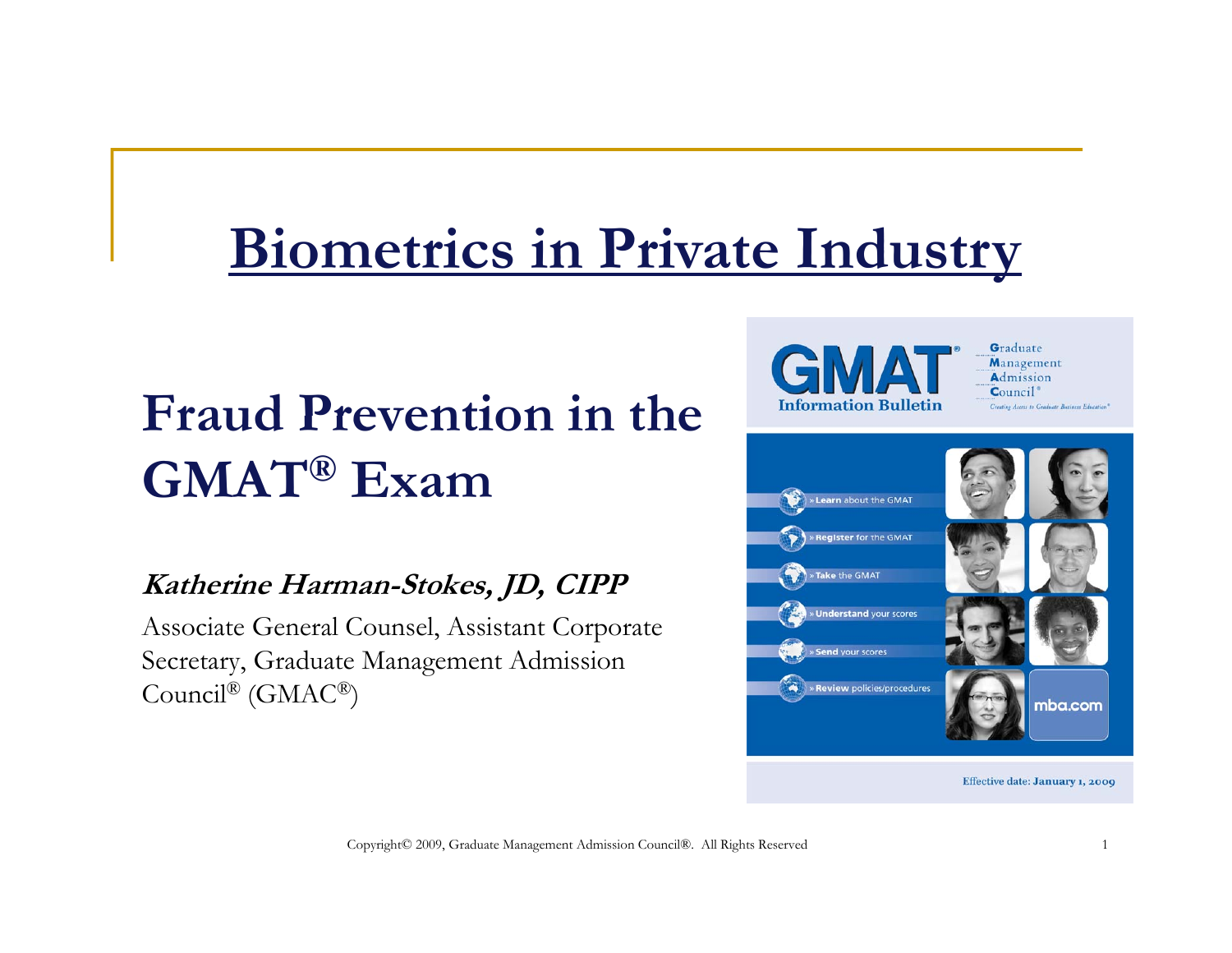### **Fraud Prevention in the GMAT Exam**

#### Outline

- GMAC and the GMAT exam
- **u** Why biometrics?
- **Digital Fingerprints**
- **Technical and Legal Challenges**
- New for 09: Palm Vein Reader
- **Biometrics in Europe**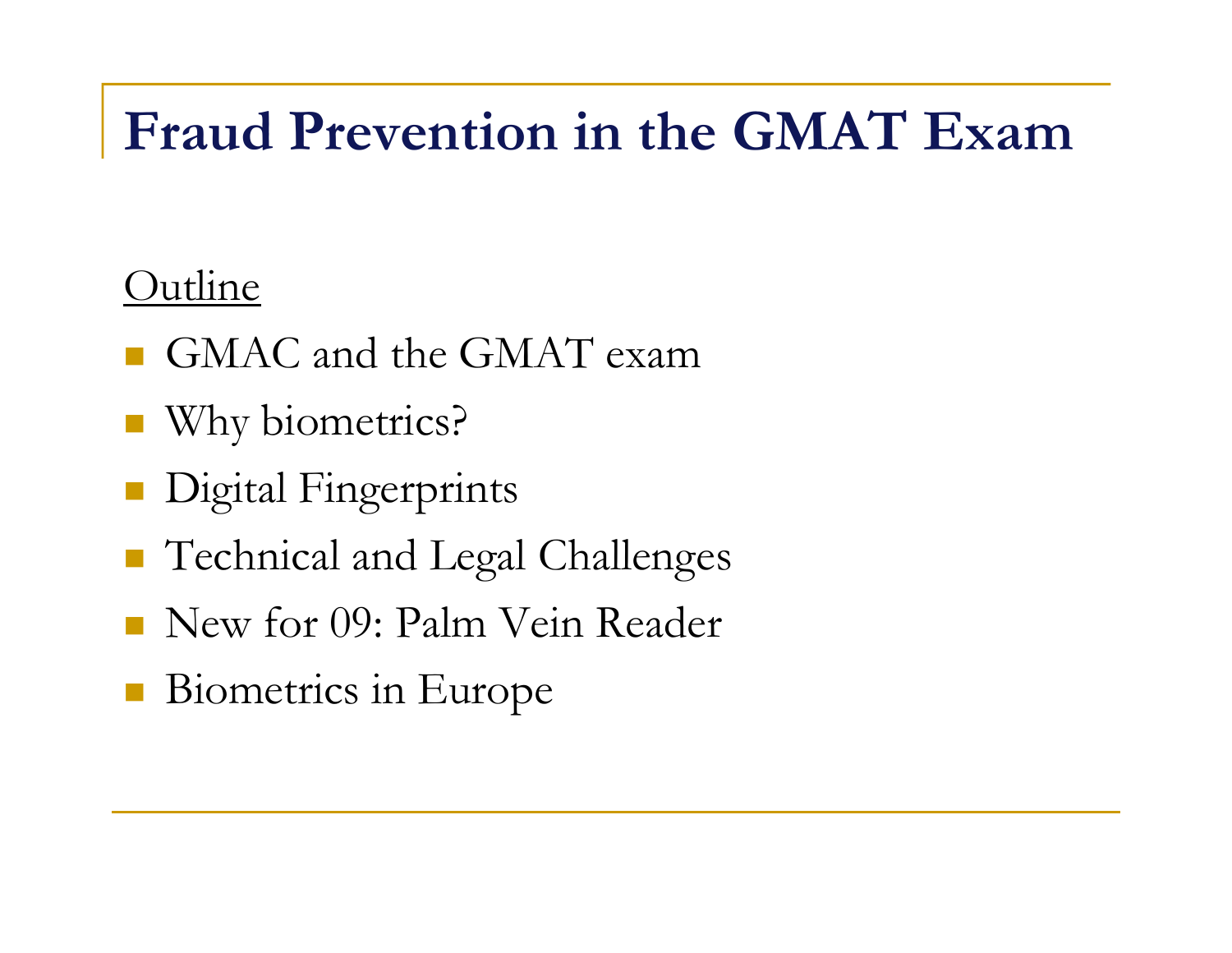### **What are GMAC® and the GMAT®?**

#### **Graduate Management Admission Council® (GMAC®)**

- Not for profit, comprised of 160 member schools
- Π Mission: To create access to graduate business education worldwide

#### **Graduate Management Admission Test® (GMAT® Test (GMAT )**

- Used in admissions' decisions by 1900 schools in over 70 countries
	- $\Box$  From Harvard and London Business School, HEC-Paris, to Indian School of Business, Chinese University of Hong Kong
- $\mathcal{L}_{\mathcal{A}}$  Administered in Pearson VUE test centers over 260,000 times in 2008 in 110 countries worldwide
	- □ From US, across Europe to Brazil, India, Kenya, Camp Victory Iraq

#### **GMAT facilitates the movement of talent around the world.**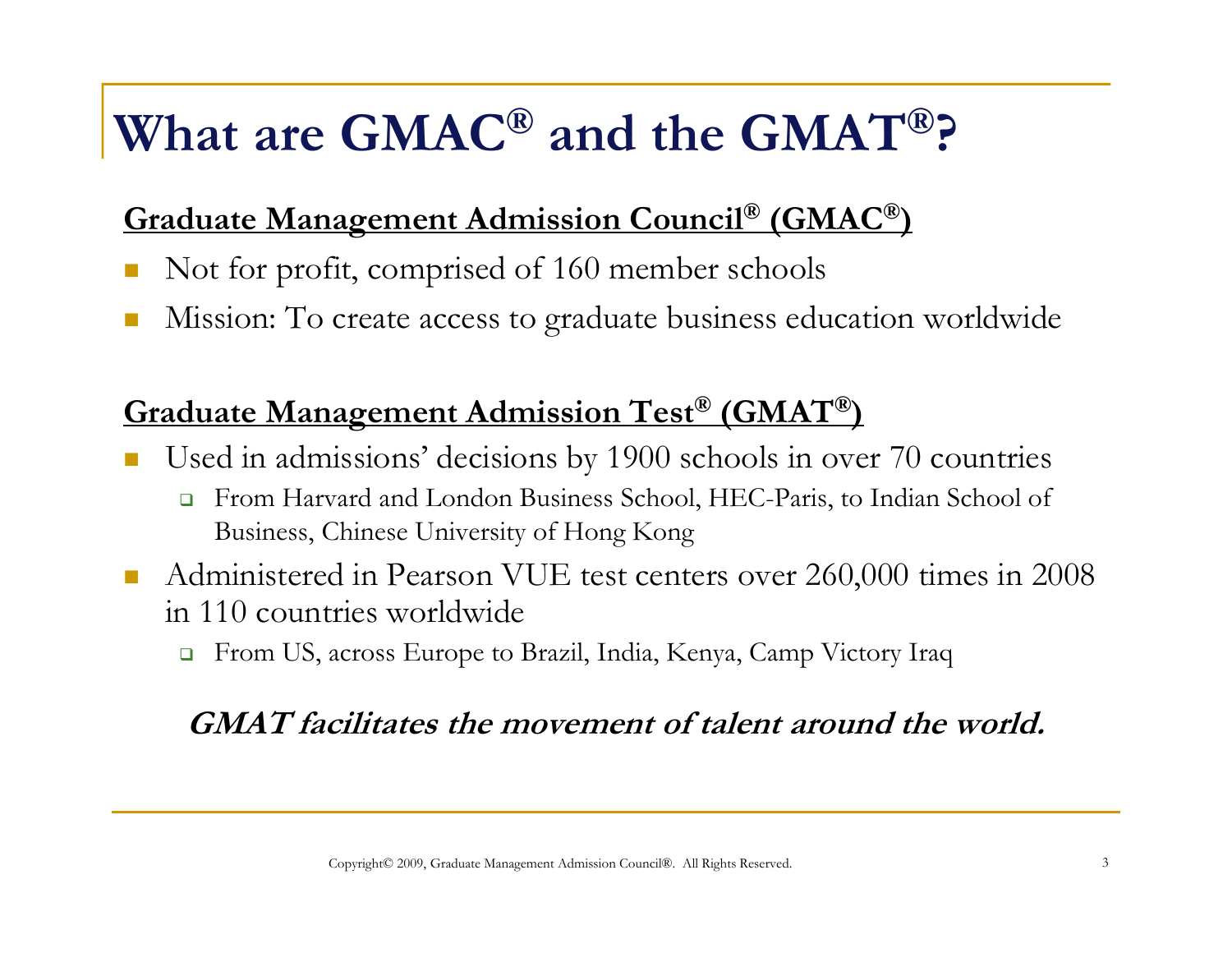## **Why Biometrics?**

**High GMAT score provides an unsurpassed opportunity for advancement.**



- $GMAT$  fraud = fraud on schools
- Unethical applicant gets into school, honest applicant left out
- 2003, 6 individuals had taken GMAT for 185 applicants
- Test security goals:
	- $\Box$ Maintain the integrity of the GMAT
	- $\Box$ Help ensure that test taker is same person who enrolls
	- Level playing field/fairness for all test takers
- Balancing security with test takers' rights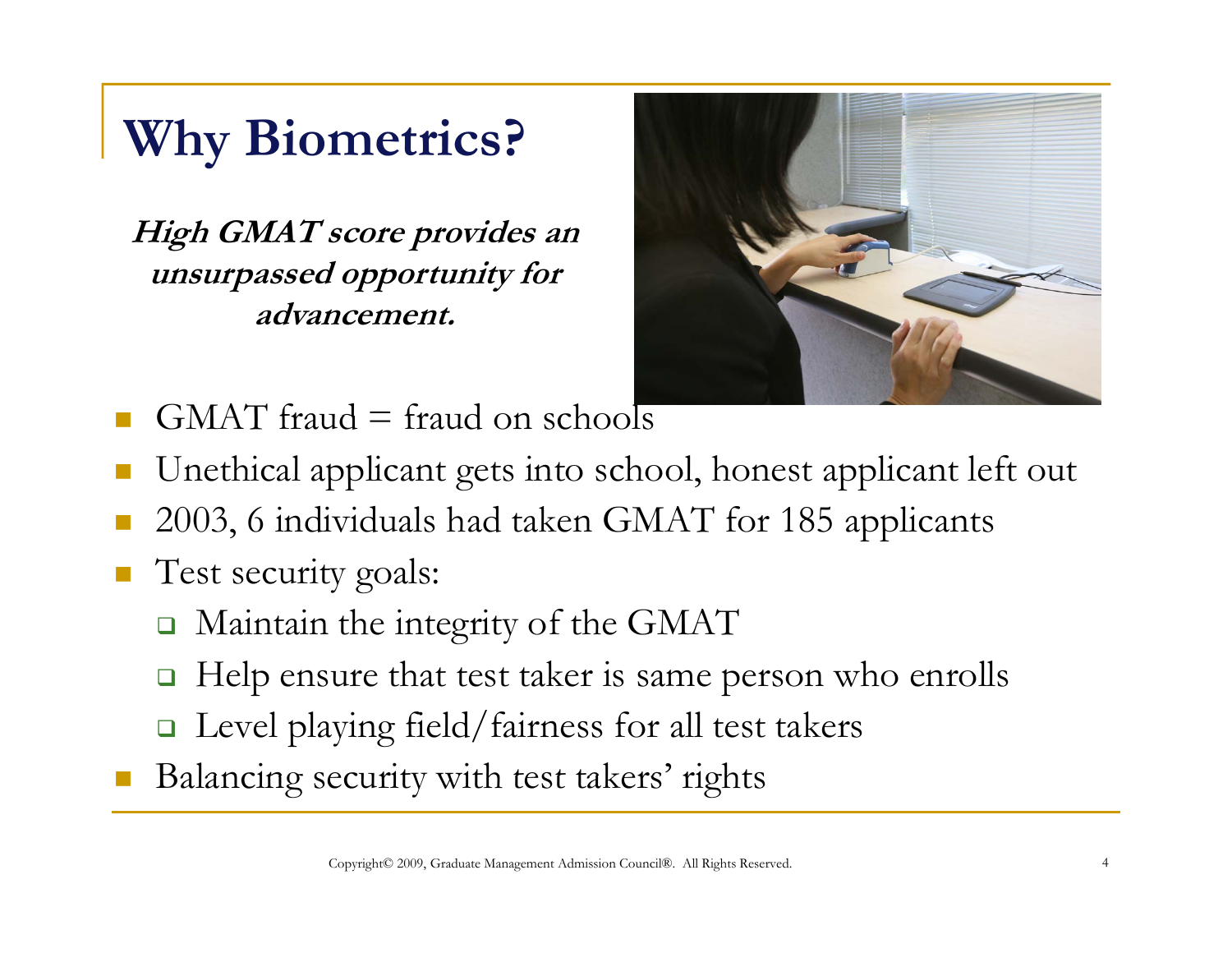### **Digital Fingerprint Collection**

- $\mathbb{R}^3$ 2006 began collecting digital fingerprints
- $\mathbb{R}^3$ **Process: First-time test taker provides** fingerprint at test center. Two comparisons against this original:
	- 1. Upon returning from break, new fingerprint compared to original.
	- 2. If person re-tests, new fingerprint is compared to original fingerprint.
- $\mathbb{R}^3$ If no match, manual review; may not test. Other action may be taken.

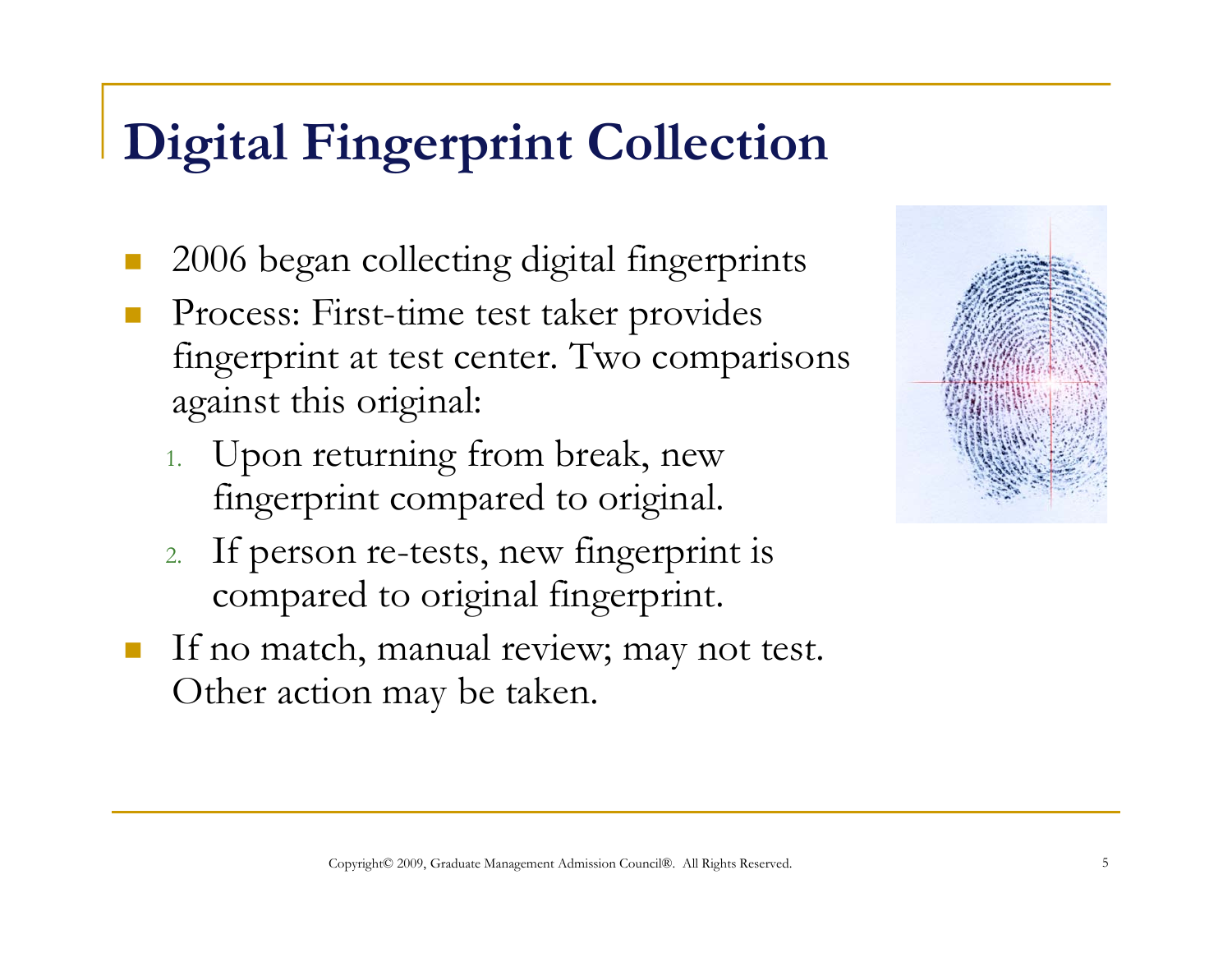### **Technical Challen g gp es with Fin gerprints**

- $\mathcal{L}^{\text{max}}_{\text{max}}$  $\blacksquare$  Works well if B-school applicant takes GMAT, then hires imposter. No match, no test.
- Doesn't work well if applicant never takes GMAT, but only hires imposter.
- lacktrianglerigie Need 1:N matching to catch imposters not currently workable.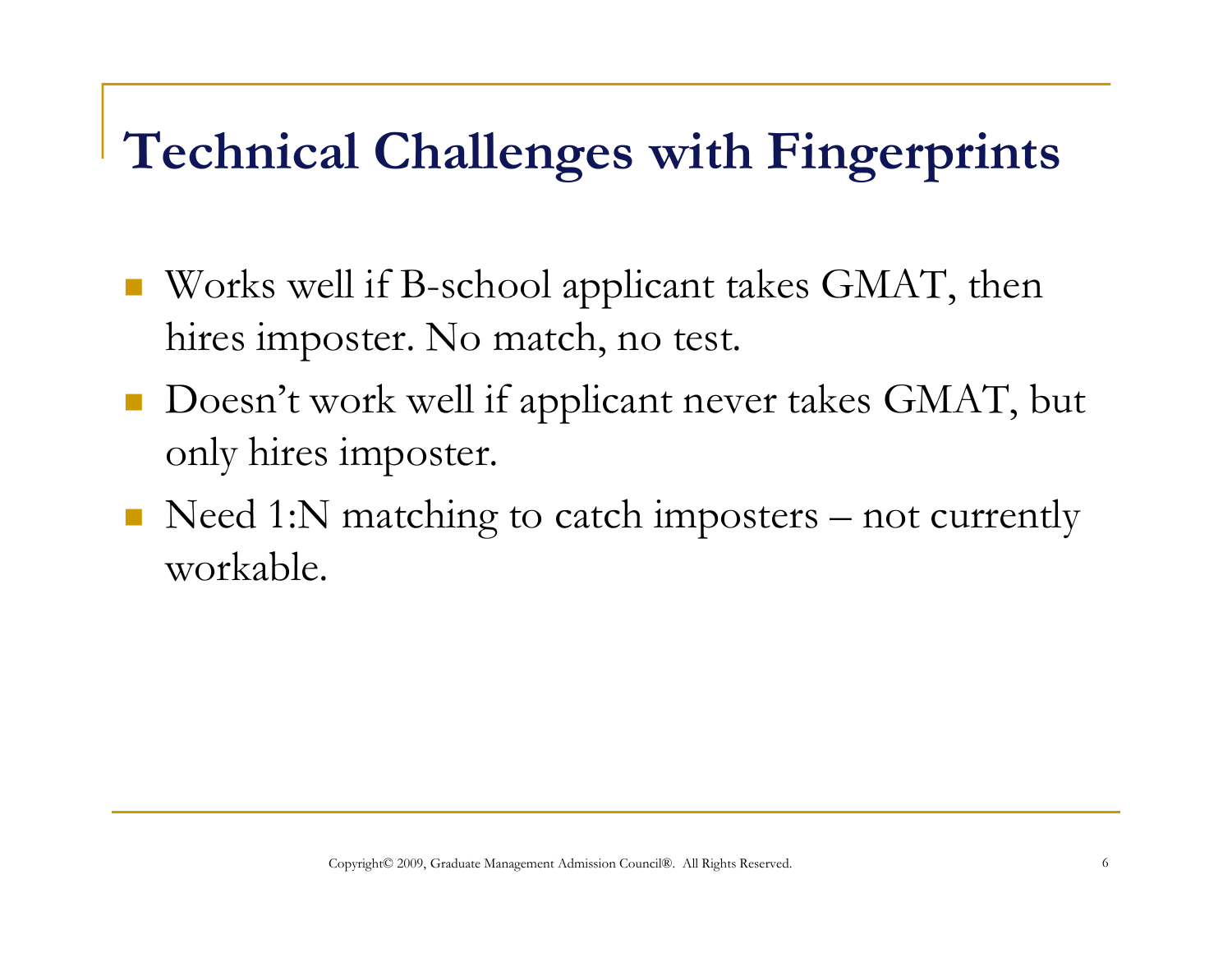### **Legal Challenges with Fingerprints**

- **United States**: No right to privacy codified in US Constitution.
	- Laissez-faire. Fine to collect/process data at will, until a problem.
	- **□** Problems led to reactive laws, patchwork of sector and state laws.
- П Europe: Strong sensitivity to fingerprints; Nazis, secret police.
	- Right of privacy "fundamental human right," essential to civil society, rule of law and democracy.
	- □ Embedded in national constitutions, European and EU law.
	- □ Data collection, use and transfer out of EU highly regulated.
	- EU Data Protection Directive 95/46/EC, implemented in each country, often differently.
	- $\Box$ Data protection authorities (DPAs), with varying powers.
	- I Laws/regulators check private industry and government.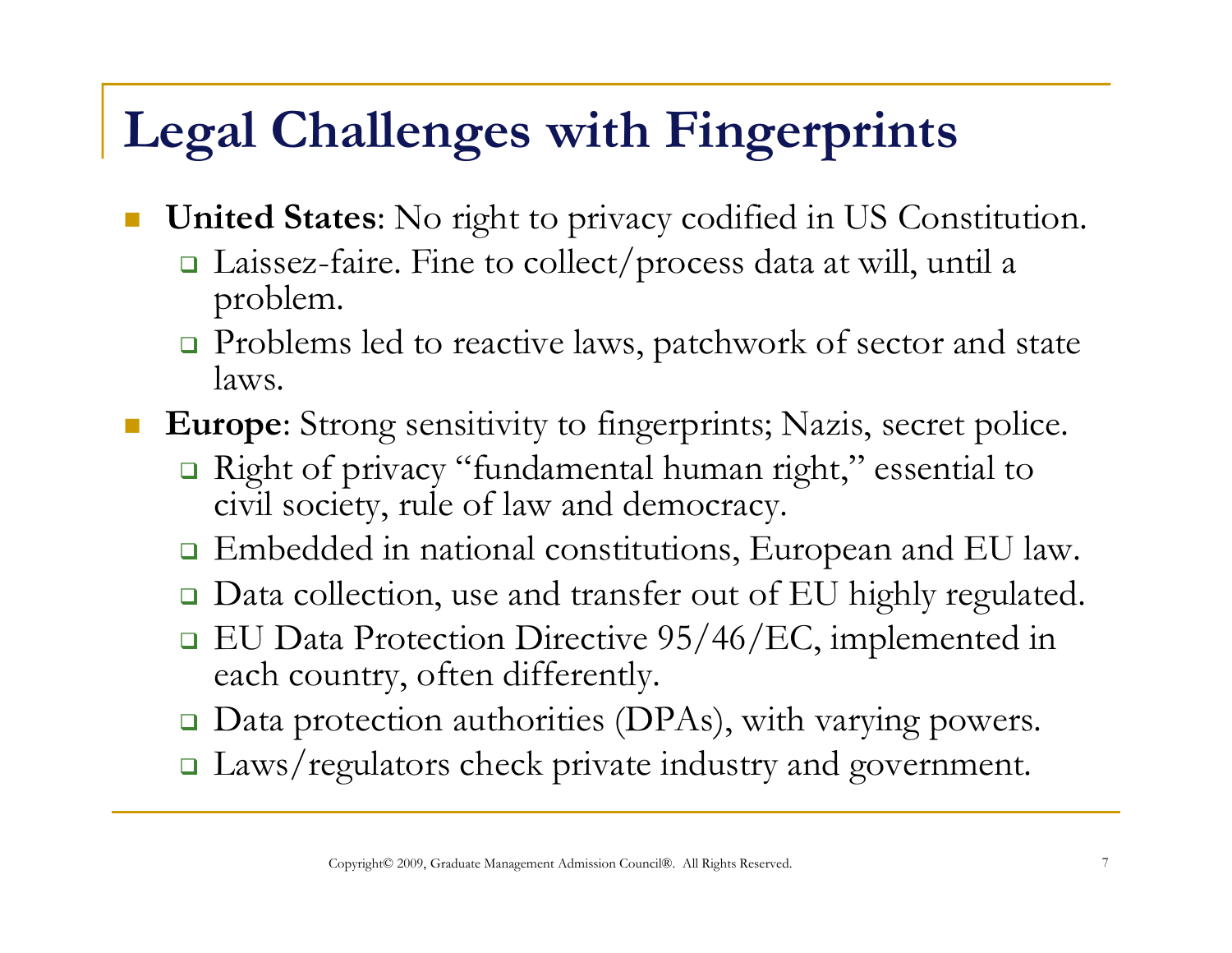## **Legal Challenges with Fingerprints**

#### **Often need DPA authorization to collect biometrics.**

П EU principles relevant to biometrics:

- □ Notice/Consent: Clear notice and explicit, freely given consent from user required before collecting personal data. (Exceptions exist.)
- **P**roportionality:
	- Suitability -- Will biometric truly fulfill intended purpose?
	- Necessity -- Is there a less intrusive means to achieve same purpose?
	- E Appropriateness -- Does collection of a biometric stand in a reasonable relationship to the intrusion it will cause?
- **B** Security: encryption, strong security required.
- GMAC: industry leader in privacy compliance worldwide.
- F But, approval by DPAs challenging. Fingerprint rejected in rare cases.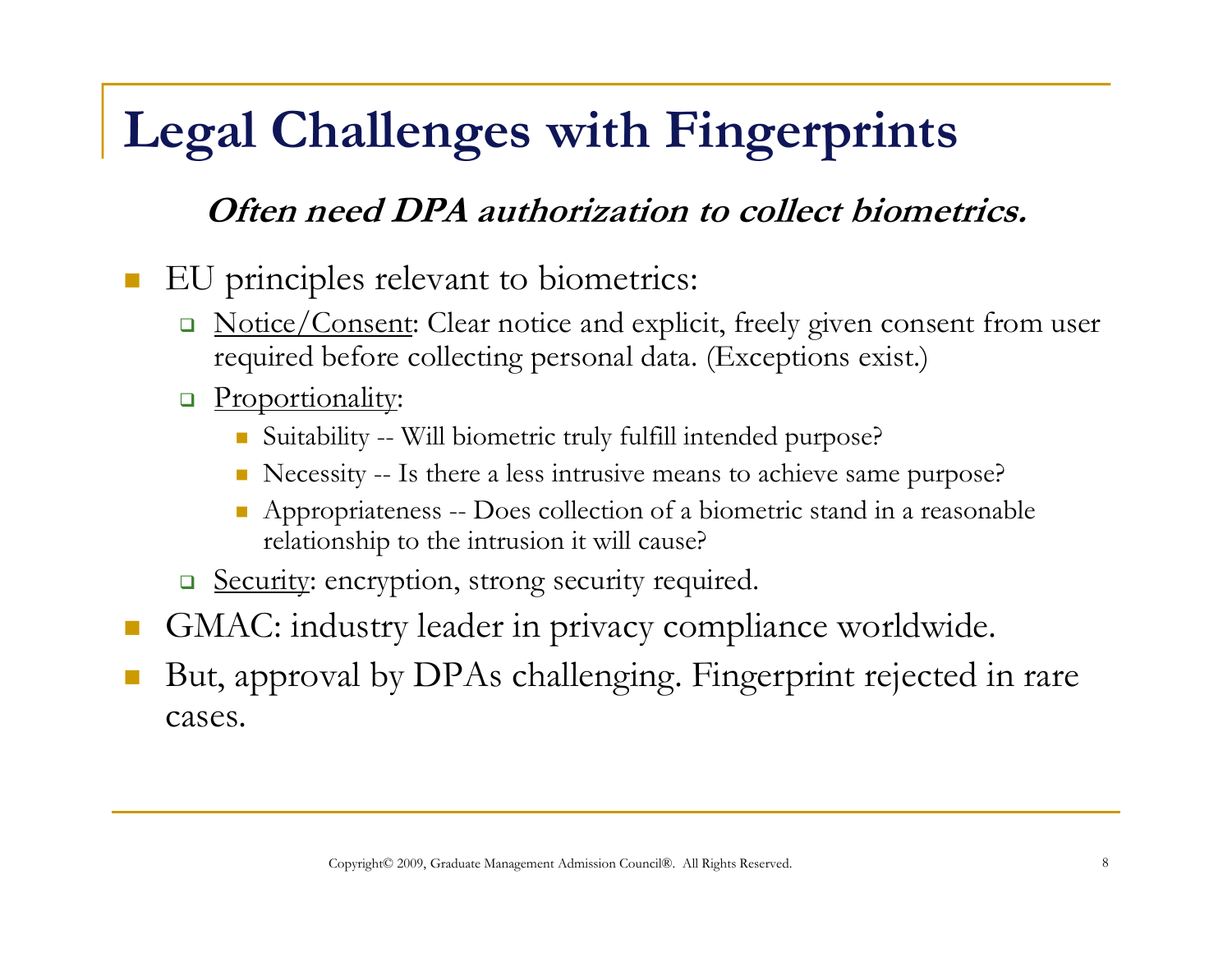### **Now: Implementing Palm Vein Technology**

#### **Enhances GMAT security:**

1:N matching on the horizon.

#### **Designed to meet EU requirements:**

- User leaves no trace on device
- П No surreptitious collection
- No image stored
- Encrypted
- $\mathcal{C}^{\mathcal{A}}$ **Unique Fujitsu-Pearson VUE algorithms:** 
	- $\Box$ Non-reversible,
	- $\Box$ Not interoperable with other palm vein systems.

In compliance in 99 countries, 10 of which are in Europe.

**For GMAC, palm vein offers better balance between test takers' rights and test security needs.**

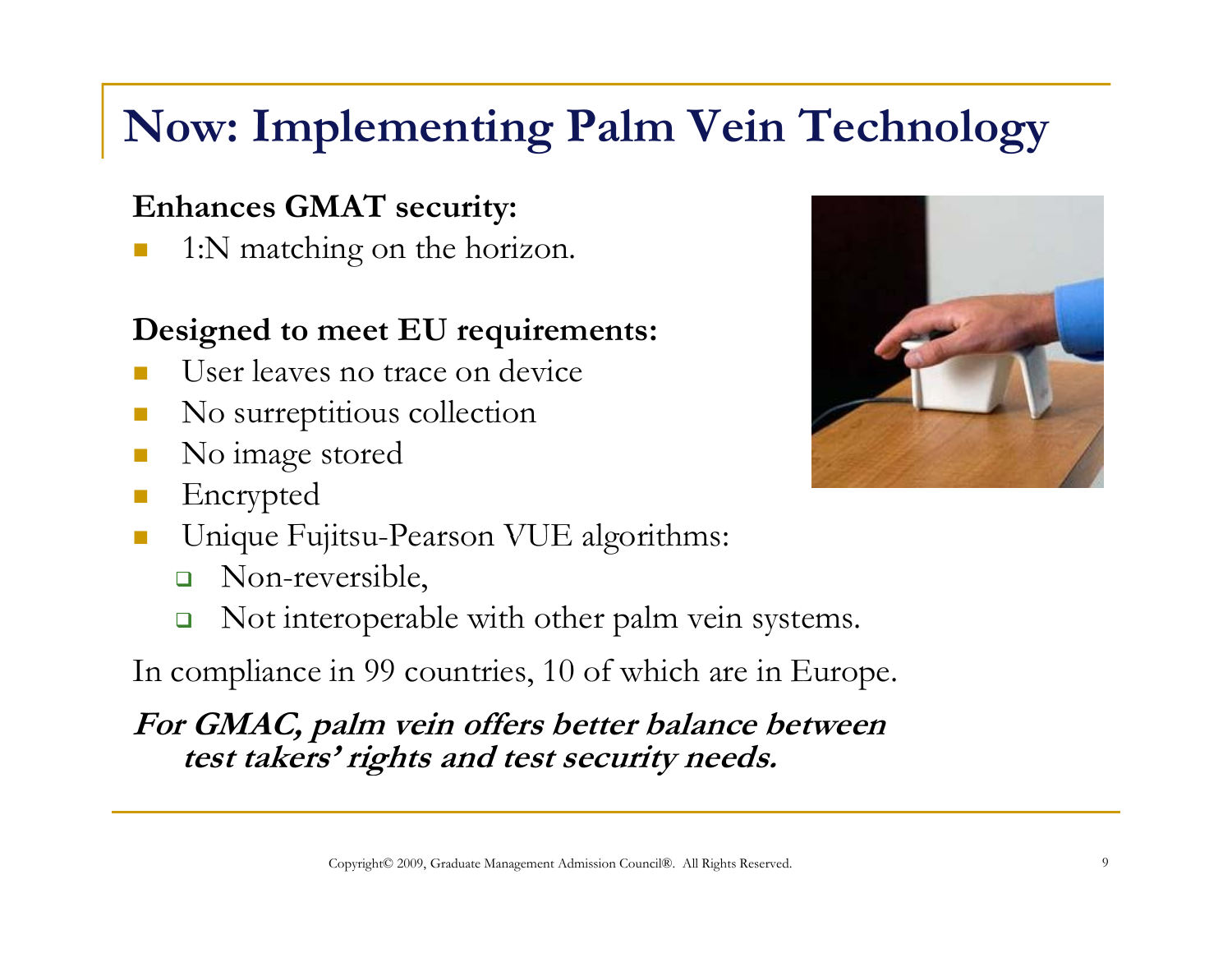### **Tips on Biometrics in Continental Europe**

#### **France, "CNIL" (Commission nationale de l'informatique et des libertés)**

- CNIL's decisions followed by other EU countries
- $\mathcal{C}^{\mathcal{A}}$ **Independent authority with stronger powers than other authorities**
- $\mathcal{C}^{\mathcal{A}}$ Proportionality a key concern
- $\mathbb{R}^3$ Interest being served is important – private/commercial or public?
- $\mathbb{R}^3$ Strong security, encryption is critical
- Wary of central databases; may accept biometric card in user's control
- $\mathbb{R}^2$ Only store as long as necessary; will need to justify
- $\mathcal{L}_{\mathcal{A}}$  Approved finger vein pattern biometric system:
	- $\Box$  A "traceless" biometric process, compared to DNA and fingerprints
	- No surreptitious collection possible

See also, Belgium, Privacy Commission, advisory opinion on "the processing of **biometric data for the authentication of persons," 9 April 2008.**